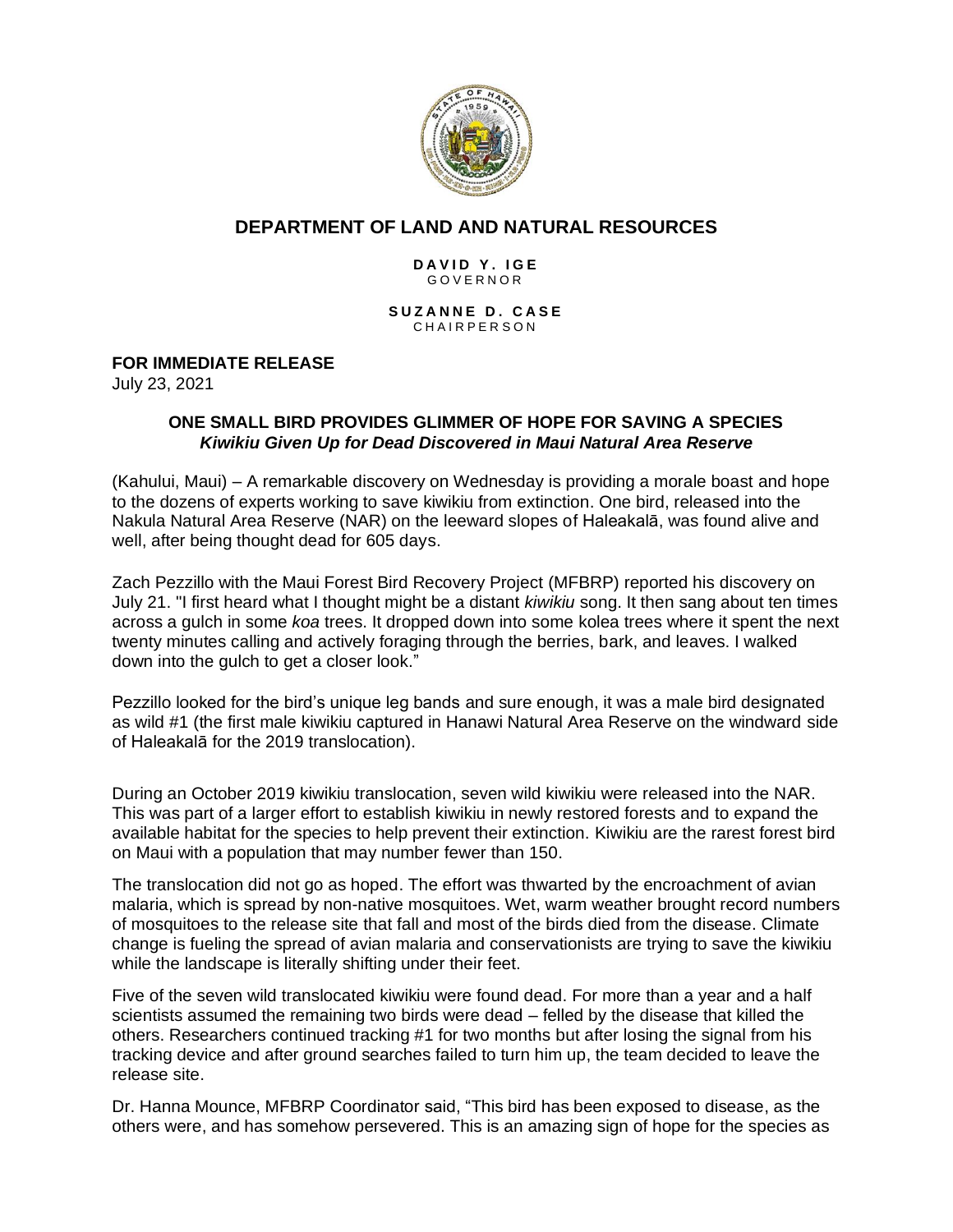we still may have time to save them. Work needs to continue avian disease and mosquito control as the rate of survival from malaria is low overall for this species with only one in seven surviving. This is a hopeful sign that a population of kiwikiu and other native forest birds could survive in restored landscapes in the future, especially without mosquitoes and disease."

The DLNR Division of Forestry and Wildlife (DOFAW), together with a whole host of partners, has been working on restoring the native ecosystems of leeward Haleakalā for decades, by planting more than 450,000 native koa, 'ōhi'a, and other species in the last decade.

**"**Our restored forests are working," said Scott Fretz, DOFAW Maui District Manager. "For this one kiwikiu to survive, alone for over 600 days, shows those ecosystems can function again. This is exciting news as we press forward to protect and replant the missing pieces and reweave the green mauna lei so that one day the birds will move on their own."

The rapidly warming climate allows mosquitoes to claim new and higher-elevation territories, driving native forest birds closer to extinction. While alien birds may have immunity, native species don't, with very few exceptions.

David Smith, DOFAW Administrator, commented, "In a different world, we wouldn't have to manage the romantic life of one bird, or move birds to save them, but this is what people have created and what we inherited. The survival of this single kiwikiu doesn't change the overall plans for saving the species. Preventing their extinction is the goal of the entire program. #1 shows us that if we have a good, safe habitat for this, they want to survive."

The Kiwikiu Working Group, comprised of experts from a dozen organizations and agencies, revisited and revised their plans after the 2019 translocation attempt.

Mounce concluded, "We will carefully analyze what led to the survival of #1, but it's much too soon to say whether this will change our options for trying to save kiwikiu. We thought we had lost all the translocated birds to malaria, but this one's survival has given us hope and encouragement, that maybe, just maybe, we can save this incredible species before it's too late."

#### # # #

### **RESOURCES**

(All images/video courtesy: DLNR)

HD video – Release of wild #1, Nakula Natural Area Reserve (Oct. 2019): <https://vimeo.com/578554603>

HD video – Kiwikiu translocation releases, Nakula Natural Area Reserve (Oct. 2019): <https://vimeo.com/371473703>

HD video – *Saving Kiwikiu-Maui Parrotbill on the Brink* documentary (April 2021): <https://vimeo.com/536070347>

Photographs – Wild #1, Nakula Natural Area Reserve (Oct. 2019): <https://www.dropbox.com/sh/6pvoczq9ntfj510/AAAIh9lGRmsiF-E1Gco7TSJ9a?dl=0>